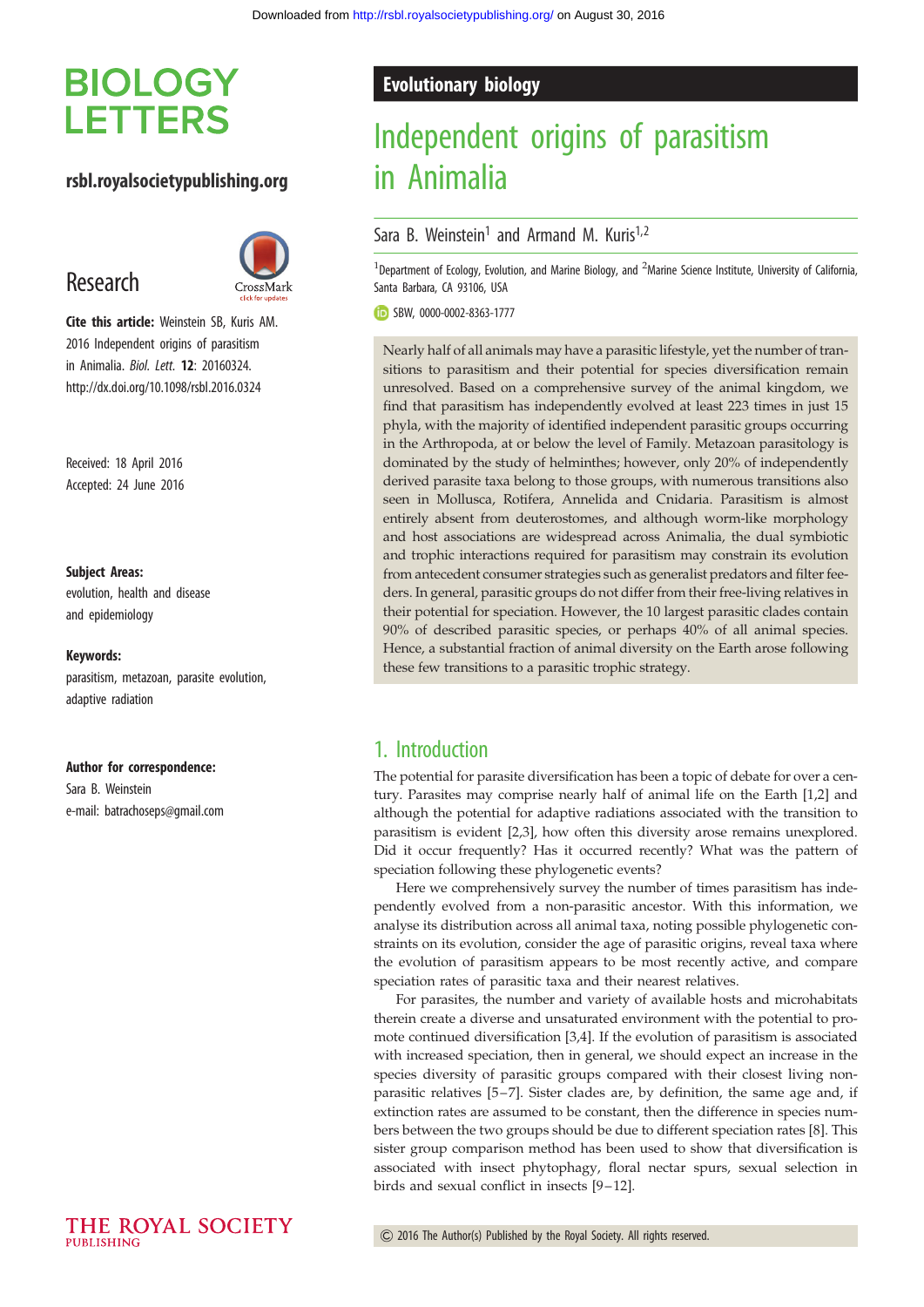2

### 2. Material and methods

For a critical analysis of parasite evolution, it is necessary to have an operational and biologically meaningful definition of parasitism. Here we consider only Animalia as both consumers and prey/hosts and define parasitism as a consumer interaction in which the consumer feeds on a single individual, the host, during at least one life-history stage [[13\]](#page-3-0). This includes consumer strategies employed by parasitoids, parasitic castrators, macroparasites and pathogens but excludes micropredators, brood 'parasites', kleptoparasites, symbiotic egg predators, inquilines and non-feeding symbionts.

We identified monophyletic parasitic groups from an extensive literature search (electronic supplementary material, table S1 [[14](#page-3-0)]). For each parasitic group, the non-parasitic sister clade was sought using available phylogenies (electronic supplementary material, table S2 [[14](#page-3-0)]). Parasitic groups with no identifiable sister group, either due to lack of study or lack of consensus, were excluded from the species diversity analysis. We then identified the number of extant genera and species in each parasitic and nonparasitic group (electronic supplementary material, table S2 [[14](#page-3-0)]), subtracting non-parasitic species nested within parasitic clades and vice versa [\[9\]](#page-3-0). Using the non-parametric Wilcoxon signedrank test in R [[15](#page-3-0)], we compared the log-transformed number of parasite and non-parasite species in each sister pair [\[16\]](#page-3-0). As this difference may decrease over time, we used Spearman's rank correlation coefficient to compare divergence age with species ratio, expressed as the log-transformed number of parasite species divided by the log-transformed number of free-living species [\[16,17](#page-3-0)]. We did not correct for taxonomic affiliation in these analyses, but explored taxonomic patterns in speciation signal in the electronic supplementary material, figures S1 and S2 [\[14\]](#page-3-0).

### 3. Results and discussion

Parasitism has evolved at least 223 times in Animalia [\(figure 1](#page-2-0)). Although this estimate is influenced by how parasitism is defined, this value is substantially larger than previous estimates of 'about 60' [[22](#page-3-0),[23](#page-3-0)]. The minimum estimate we provide here will probably increase as relationships within Metazoa are better resolved, unknown life-history strategies are described and new species are discovered. Of the 223 identified parasitic origins, 186 (83%) occur at or below their present taxonomic rank of family and 113 (51%) occur at or below the level of genus. However, 90% of parasite species diversity occurs in the 10 largest parasitic clades, all of which appeared prior to the Mesozoic. These deeply rooted lineages reveal that parasitism is not the sort of specialization that theory predicts is an ephemeral dead end [\[24](#page-3-0),[25](#page-3-0)]. While the majority of parasitic species are included in persistent and morphologically distinctive hierarchical clades, the majority of unique evolutions of parasitism are at or below the family level. At first glance, 223 acquisitions of parasitism may appear to be a frequent transition, but once divided across the 7.7 million extant animal species, this evinces its rarity. Rarer still is the loss of parasitism, which has occurred only among mites [\[26,27](#page-4-0)], Hymenoptera [\[28,29](#page-4-0)], nematodes [\[30](#page-4-0)] and unionid mussels [\[31](#page-4-0)]. This loss occurs most commonly when the parasitic life stage is lost from a complex life cycle, as opposed to a trait reversal from a parasitic to a non-parasitic consumer strategy.

Parasites are present in 15 (43%) of the generally recognized 35 animal phyla, with metazoan human parasites derived from 12 unique lineages in four phyla. At the phylum level, the number of species correlated with the number of independent origins of parasitism  $(F_{1,33} = 30.83)$ ,

 $p < 0.0001$ ). However, the number of transitions to parasitism was not determined by only the number of species in a clade. For example, although beetles are the most diverse arthropod order (and include 10 parasitic lineages), the majority of independent origins of parasitism within arthropods occur within the mites and flies. Outside of Arthropoda, the nematodes, flatworms, molluscs and annelids are also noteworthy, each containing at least nine uniquely evolved parasitic groups.

Parasitism-prone groups, notably flies and mites, typically include free-living species that exhibit diverse and flexible trophic strategies, with predation, saprophagy, necrophagy and facultative parasitism observed within the same genus. Our estimates of parasitic origins in these groups probably underestimate the number of relatively recent transitions, particularly for diverse, but understudied groups such as turbellarians, mites, copepods and flies. These taxa are often outside the purview of parasitology, but may provide the best models to understand the origin and evolution of parasitism.

Although some parasites are exclusively parasitic, the majority of parasitic species have free-living stages. Many origins of parasitism, particularly among insects, are protelean with free-living adults arising from parasitic juveniles. The flexible larval feeding strategies seen in many of the most parasite-prone groups may be a gateway to protelean parasitism. Although many of these protelean parasites are parasitoids, the transition to a macroparasite strategy could occur if larger host species are subsequently parasitized [[31\]](#page-4-0). Although macroparasites and parasitoids have historically been studied in independent fields, insights into parasite evolution could be gained through comparative examination of parasitoid evolution and life history [\[13](#page-3-0),[32](#page-4-0)].

About half the animal phyla lack parasitic species. Most notably, the deuterostomes do not include parasitic representatives (with the exception of some pearlfishes). Phyla whose habitats are primarily meiofaunal have no known parasitic representatives (Gastrotricha, Gnathostomulida, Kinorhyncha, Loricifera, Priapulida, Micrognathozoa), nor does the Brachiopod-Phoronida lineage. Parasitism is also absent among the Bryozoa despite its frequent epizoic/host-associated habitats. Although many species have independently converged on a worm-like morphology and symbiotic associations, the evolution of parasitism appears to require a confluence of both symbiotic and trophic interactions [[33\]](#page-4-0). Some trophic strategies may represent greater barriers to parasitism and we hypothesize that the restricted niche space of a symbiosis may constrain the evolution of parasitism from consumer strategies such as generalist predators, filter feeders or deposit feeders.

We compared diversification of parasitic and free-living species with a sister group analysis of 45 independently derived parasitic groups from nine of the 14 phyla containing parasitic species. A total of 147 750 parasite species and 464 650 nonparasitic species were included in the sister group comparisons, representing 41% of Earth's described animal biodiversity. No significant difference was found between the number of parasitic species and the number of non-parasitic species originating from each node (Wilcoxon signed-rank test,  $p = 0.495$ ). Consistent results were obtained when the analysis was repeated using genera instead of species to control for a potential bias in species description rates ( $p = 0.395$ ) and age of divergence had no effect on the speciation ratio  $(r_s) = -0.01$  $(p = 0.944)$ .

Parasitism is clearly linked to spectacular speciation in groups like Hymenoptera and Platyhelminthes [[3](#page-3-0),[34\]](#page-4-0).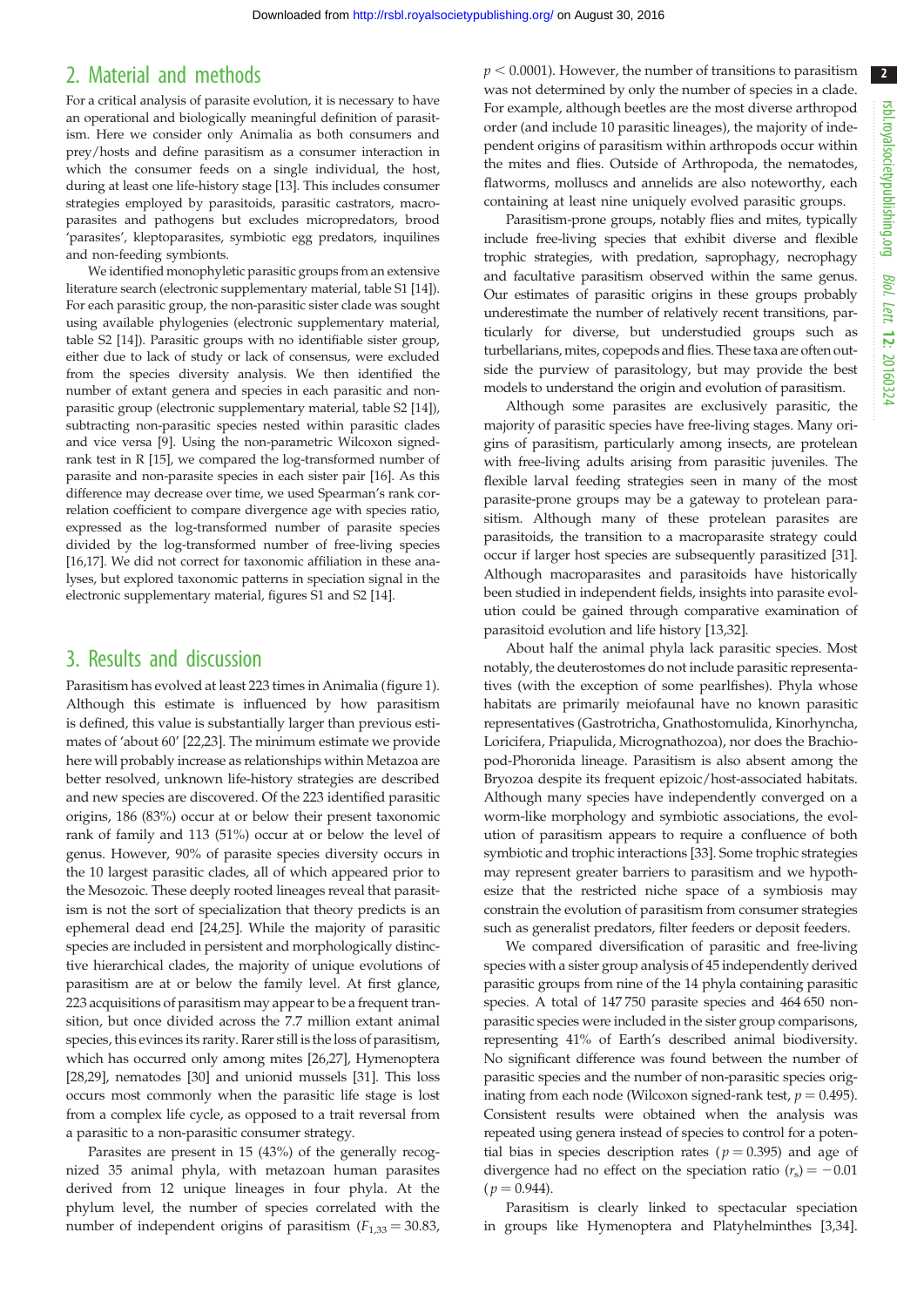<span id="page-2-0"></span>

Figure 1. Origins of parasitism across Animalia. Bar plot of the natural log transformed number of independent acquisitions of parasitism within Metazoa, Arthropoda and Insecta, arranged according to taxonomic affiliation [\[18](#page-3-0) – [21](#page-3-0)]. Bar shading denotes the per cent of the group that is parasitic and bar width is proportional to the log<sub>1000</sub> transformed number of species per group. D, Deuterostomia; Pr, Protostomia; L, Lophotrochozoa; E, Ecdysozoa; Ch, Chelicerata; Cr, Crustacea; He, Hexapoda; Pa, Palaeoptera; Po, Polyneoptera; Co, Condylognatha; Ho, Holometabola.

However, the overall diversification pattern of parasitic groups did not differ from what was seen in their non-parasitic relatives ([figure 2](#page-3-0)), consistent with previous analyses of more limited taxonomic groups [[16\]](#page-3-0). Sister group analyses

have two inherent flaws: power is reduced if the sister group is also diversifying [[9](#page-3-0)], and using species counts as a proxy for speciation rates assumes equivalent species description rates and extinction rates. The overall similarity seen in 3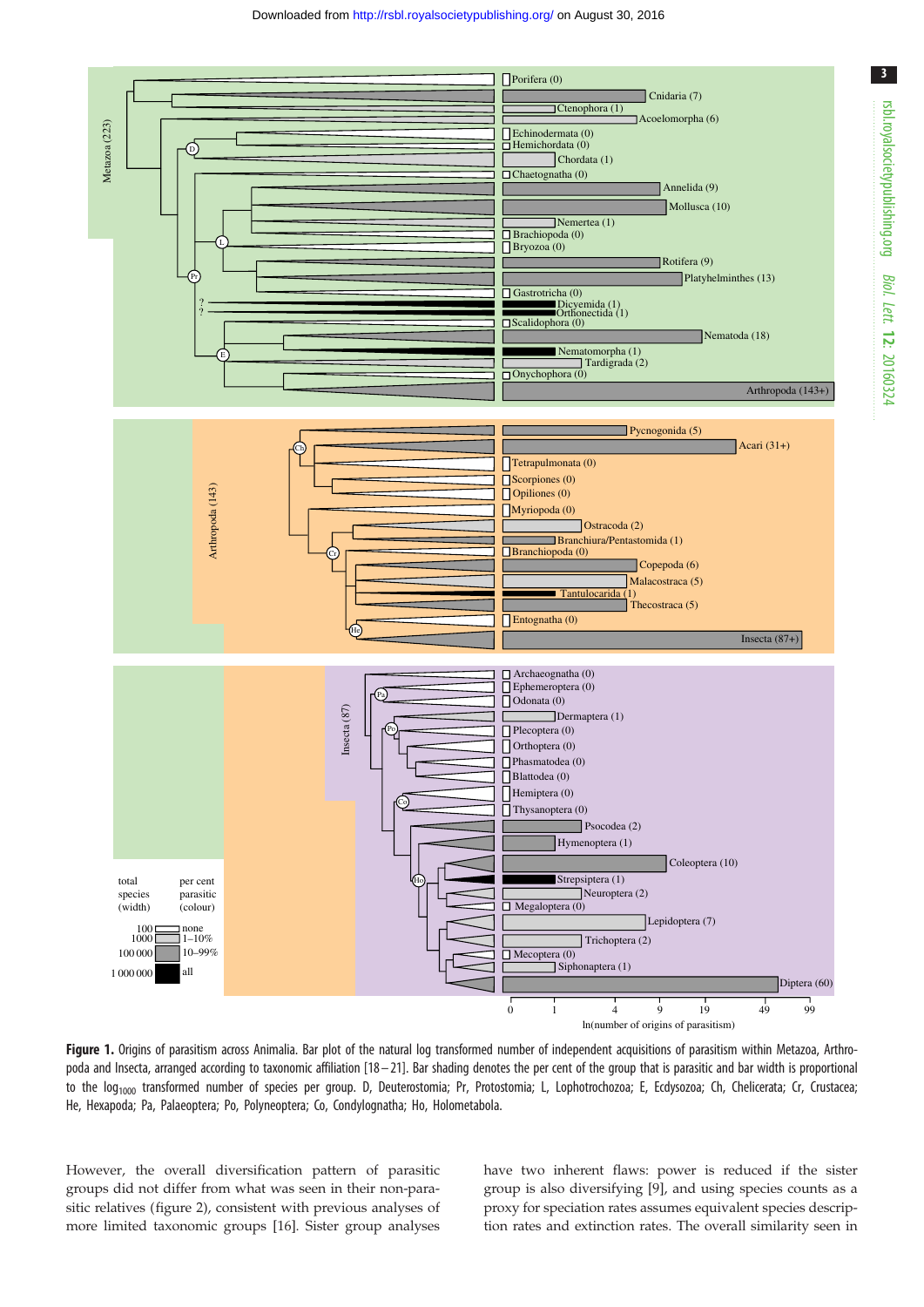4

<span id="page-3-0"></span>

Figure 2. Plot of sister group pairs. Each point represents a single parasite/ non-parasite pair with the number of free-living species as the x-coordinate and the number of parasite species as the y. The line represents a one-to-one relationship such that pairs with an equal number of free-living and parasite species are plotted on the line. (Online version in colour.)

free-living and parasitic diversification could be due to either equal speciation rates or much higher speciation rates balanced by equivalently high extinction rates. Some of the more recently derived parasitic clades, such parasitic flies in the family Sarcophagidae and mites within the superfamily Dermanyssoidea [\[35](#page-4-0)], may provide the best model systems for addressing these questions. However, the taxonomic affiliation and basic natural history of these groups are frequently the least studied.

Investigations of metazoan parasitology are dominated by the study of helminths in the few clades resulting from ancient and spectacularly diverse radiations. By contrast, the most frequent diversification of parasitic groups occurs among the arthropods. The majority of these groups represent relatively recent transitions to parasitism suggesting that parasitism may evolve more frequently than is assumed, but only a few of these events persist and lead to speciose radiations. A substantial fraction of Earth's biodiversity is parasitic, thus, more comprehensive explorations of parasite evolution would contribute much to our understanding of the evolution of life.

Ethics. No ethical approval was required for this work.

Data accessibility. Data and the electronic supplementary material are available from the Dryad Digital Repository: [http://dx.doi.org/](http://dx.doi.org/10.5061/dryad.70628) [10.5061/dryad.70628](http://dx.doi.org/10.5061/dryad.70628) [14].

Authors' contributions. S.B.W. and A.M.K. jointly framed the study. S.B.W. constructed the database, analysed data and drafted the manuscript. A.M.K. assisted with data collection and helped draft the manuscript. Both authors agree to be held accountable for the content herein and gave approval for publication.

Competing interests. We have no competing interests.

Funding. S.B.W. was supported by NSF GRFP grant no. 1144085 and A.M.K. by NSF grant no. 1115965.

Acknowledgements. We thank John McLaughlin, Susanna Sokolow, Kevin Lafferty, Robert Warner and Kelly Weinersmith for discussions and comments.

## **References**

- 1. Windsor DA. 1998 Most of the species on Earth are parasites. Int. J. Parasitol. 28, 1939– 1941. ([doi:10.](http://dx.doi.org/10.1016/S0020-7519(98)00153-2) [1016/S0020-7519\(98\)00153-2\)](http://dx.doi.org/10.1016/S0020-7519(98)00153-2)
- 2. de Meeûs T, Renaud F. 2002 Parasites within the new phylogeny of eukaryotes. Trends Parasitol. 18, 247– 251. ([doi:10.1016/S1471-4922\(02\)02269-9\)](http://dx.doi.org/10.1016/S1471-4922(02)02269-9)
- 3. Price PW. 1980 Evolutionary biology of parasites, p. 256. Princeton, NJ: Princeton University Press.
- 4. Rohde K. 1979 A critical evaluation of intrinsic and extrinsic factors responsible for niche restriction in parasites. Am. Nat. 114, 648– 671. ([doi:10.2307/](http://dx.doi.org/10.2307/2460735) [2460735\)](http://dx.doi.org/10.2307/2460735)
- 5. Schluter D. 2000 The ecology of adaptive radiation. Oxford, UK: Oxford University Press.
- 6. Heard SB, Hauser DL. 1995 Key evolutionary innovations and their ecological mechanisms. Hist. Biol. 10, 151–173. [\(doi:10.1080/10292389509380518\)](http://dx.doi.org/10.1080/10292389509380518)
- 7. Slowinski JB, Guyer C. 1993 Testing whether certain traits have caused amplified diversification: an improved method based on a model of random speciation and extinction. Am. Nat. 142, 1019 – 1024. [\(doi:10.1086/285586](http://dx.doi.org/10.1086/285586))
- 8. Stanley SM. 1979 Macroevolution: pattern and process. San Francisco, CA: WH. Freeman and Company.
- 9. Mitter C, Farrell B, Wiegmann B. 1988 The phylogenetic study of adaptive zones: has phytophagy promoted insect diversification? Am. Nat. 132, 107– 128. [\(doi:10.1086/284840](http://dx.doi.org/10.1086/284840))
- 10. Hodges SA, Arnold ML. 1995 Spurring plant diversification: are floral nectar spurs a key innovation? Proc. R. Soc. Lond. B  $262$ , 343 - 348. [\(doi:10.1098/rspb.1995.0215\)](http://dx.doi.org/10.1098/rspb.1995.0215)
- 11. Barraclough TG, Harvey PH, Nee S. 1995 Sexual selection and taxonomic diversity in passerine birds. Proc. R. Soc. Lond. B 259, 211-215. [\(doi:10.1098/](http://dx.doi.org/10.1098/rspb.1995.0031) [rspb.1995.0031](http://dx.doi.org/10.1098/rspb.1995.0031))
- 12. Arnqvist G, Edvardsson M, Friberg U, Nilsson T. 2000 Sexual conflict promotes speciation in insects. Proc. Natl Acad. Sci. USA 97, 10 460– 10 464. ([doi:10.](http://dx.doi.org/10.1073/pnas.97.19.10460) [1073/pnas.97.19.10460](http://dx.doi.org/10.1073/pnas.97.19.10460))
- 13. Lafferty KD, DeLeo G, Briggs CJ, Dobson AP, Gross T, Kuris AM. 2015 A general consumer–resource population model. Science 349, 854– 857. ([doi:10.](http://dx.doi.org/10.1126/science.aaa6224) [1126/science.aaa6224\)](http://dx.doi.org/10.1126/science.aaa6224)
- 14. Weinstein S, Kuris AM. 2016 Independent origins of parasitism in Animalia. Dryad Digital Repository [\(http://dx.doi.org/10.5061/dryad.70628\)](http://dx.doi.org/10.5061/dryad.70628)
- 15. R Core Team. 2012 R: a language and environment for statistical computing. Vienna, Austria: R Foundation for Statistical Computing.
- 16. Wiegmann BM, Mitter C, Farrell B. 1993 Diversification of carnivorous parasitic insects: extraordinary radiation or specialized dead end? Am. Nat. 142, 737 – 754. [\(doi:10.1086/285570\)](http://dx.doi.org/10.1086/285570)
- 17. de Queiroz A. 1999 Do image-forming eyes promote evolutionary diversification? Evolution 53, 1654– 1664. [\(doi:10.2307/2640429](http://dx.doi.org/10.2307/2640429))
- 18. Edgecombe GD, Giribet G, Dunn CW, Hejnol A, Kristensen RM, Neves RC, Rouse GW, Worsaae K, Sørensen MV. 2011 Higher-level metazoan relationships: recent progress and remaining questions. Org. Divers. Evol. 11, 151-172. ([doi:10.1007/s13127-011-0044-4](http://dx.doi.org/10.1007/s13127-011-0044-4))
- 19. Nosenko T et al. 2013 Deep metazoan phylogeny: when different genes tell different stories. Mol. Phylogenet. Evol. 67, 223– 233. [\(doi:10.1016/j.](http://dx.doi.org/10.1016/j.ympev.2013.01.010) [ympev.2013.01.010\)](http://dx.doi.org/10.1016/j.ympev.2013.01.010)
- 20. Giribet G, Edgecombe GD. 2011 Reevaluating the arthropod tree of life. Annu. Rev. Entomol. 57, 167– 186. [\(doi:10.1146/annurev-ento-120710-](http://dx.doi.org/10.1146/annurev-ento-120710-100659) [100659\)](http://dx.doi.org/10.1146/annurev-ento-120710-100659)
- 21. Misof B et al. 2014 Phylogenomics resolves the timing and pattern of insect evolution. Science 346, 763-767. [\(doi:10.1126/science.](http://dx.doi.org/10.1126/science.1257570) [1257570](http://dx.doi.org/10.1126/science.1257570))
- 22. Poulin R, Morand S. 2000 The diversity of parasites. Q. Rev. Biol. 75, 277 – 293. ([doi:10.1086/393500\)](http://dx.doi.org/10.1086/393500)
- 23. Poulin R, Morand S. 2004 Parasite biodiversity, p. 216. Washington, DC: Smithsonian Institution **Books**
- 24. Simpson GG. 1953 The major features of evolution, p. 434. New York, NY: Columbia University Press.
- 25. Liow LH. 2004 A test of Simpson's 'rule of the survival of the relatively unspecialized' using fossil crinoids. Am. Nat. 164, 431 – 443. ([doi:10.1086/](http://dx.doi.org/10.1086/423673) [423673\)](http://dx.doi.org/10.1086/423673)